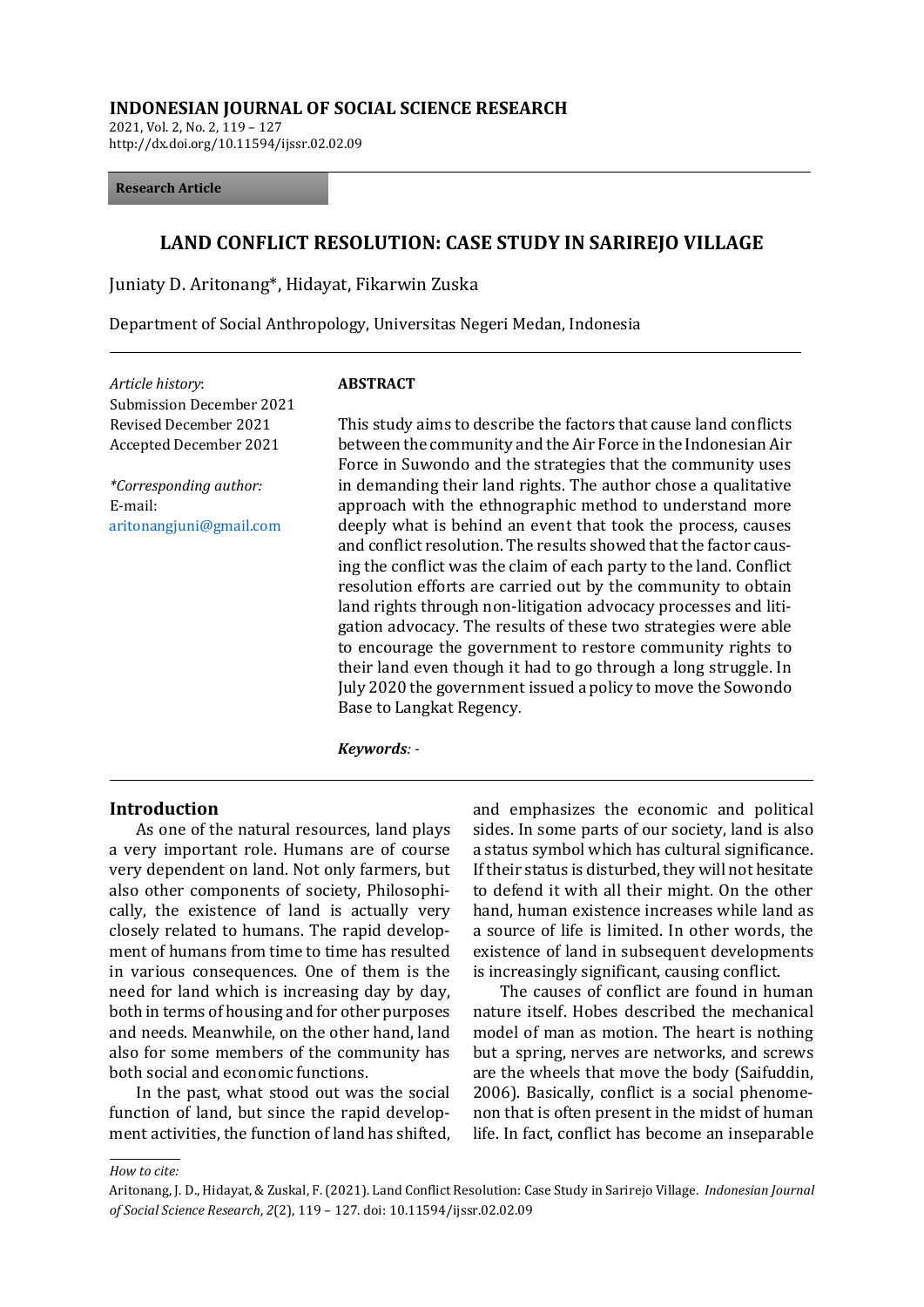part of people's lives and even a product of social relations. The conflict as a dispute about values or demands regarding status, power, and sources of wealth from insufficient supply (Limbong, 2012).

Social conflict is a product of social relations which can be divided into 3 types: first, cultural conflict (cultural violence); second, structural conflict (structural violence); third, violent conflict (direct violence). Meanwhile Koentjaraningrat (1984) stated that conflict can occur when: 1) competition between two or more ethnic groups in terms of obtaining the same livelihood field. 2). There is an imposition of cultural elements on the residents. 3). Forcing other ethnic groups with different religions to adhere to a certain religion. 4) Efforts to dominate other ethnic groups politically. 5). There is a hidden conflict between ethnic groups who are hostile to custom. In this case it is related to the study to be conveyed regarding the first thing.

The author's interest in studying land conflicts is due to the high incidence of land conflicts in Indonesian territory from year to year. Especially in the province of North Sumatra. Data from the Agrarian Reform Consortium (KPA) in 2019 there were 279 agrarian conflict eruptions with a conflict area of 734,239.3 hectares. The number of people affected by agrarian conflicts is 109,042 families spread across 420 villages, across all provinces in the country. North Sumatra alone contributed 24 cases. One of them is the research that will be reviewed in this paper (Arumingtyas, 2019).

The study of land conflicts in Indonesia, especially in North Sumatra, even though it had occurred before the 19th century, has developed a character and pattern. It hasn't even shown any significant signs. Seeing the land problems that occur shows how complex the problems are, so that cases that have arisen since the Dutch era have not been resolved until now. This is a historical fact that cannot be denied. The land problem is getting higher along with the rapid development while the root problem is not resolved. Various development practices that exist today and almost occur in all parts of Indonesia show the same patterns.

The reasons for the agrarian conflict are the granting of concession permits by the government through a ministry that specializes in forestry; the existence of manipulation of land acquisition for large-scale development; the entry of community land concessions within the company's territory (Rachman, 2013). Still according to him, resolving agrarian conflicts cannot be solved by patchwork. Just to solve it on the surface, but the root of the problem that occurred was not resolved.

As mandated in the Indonesian Constitution in the 1945 Constitution Article 33 paragraph 3, which states that the earth, water and natural resources contained therein are controlled by the state and used for the greatest prosperity of the people. In fact, this article implies that there is a prohibition on control of natural resources in the hands of a few people. In other words, monopoly is not justified. However, the current facts apply in business, business and investment practices in the field of natural resource management which are contrary to the principles of Article 33 of the 1945 Constitution. The government as an actor running the state has the right to control natural resources which are common law resources. Where every citizen has the right to agrarian resources without exception. Furthermore, Law No. 5/1960 concerning Basic Agrarian Principles, Article 2 and its explanation, states that the definition of "controlled" by the State does not mean "owned", but rather the right that gives the State authority to control as mentioned above (Chandra, 2019). However, this is what is often misused and is free to issue permits to entrepreneurs or third parties.

Land conflicts or what is more commonly called agrarian conflict occur because of the behavior pattern of agrarian inequality, natural resource management that is still messy and the paradigm used is capitalistic economic growth. One way out of the chaos that causes agrarian inequality, what is mandated in the MPR Decree No. IX of 2001 concerning Agrarian Reform and Natural Resource Management is actually not implemented. One of the mandates of this provision is to assign the House of Representatives together with the President to immediately regulate further on the implementation of agrarian reform and managing natural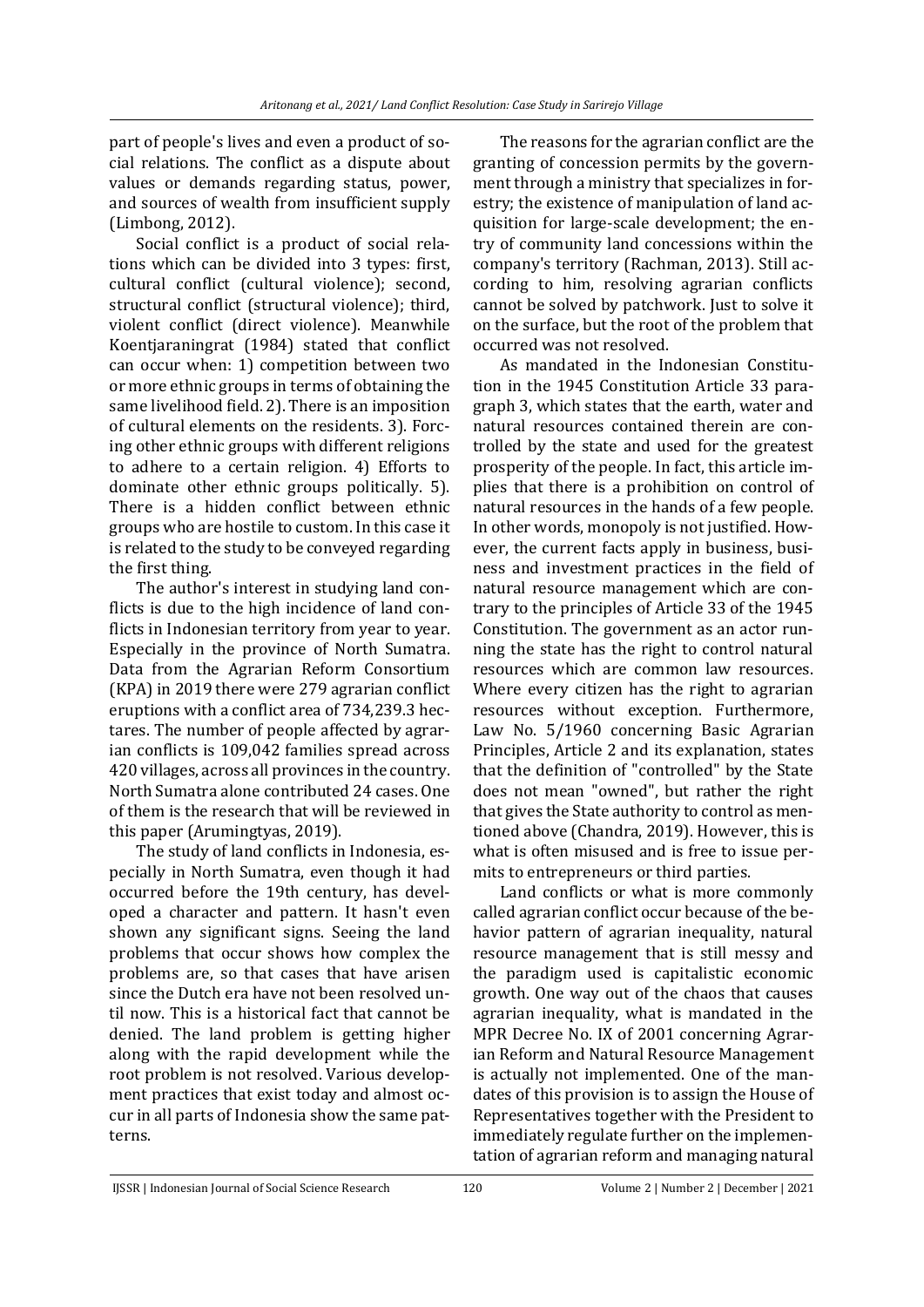resources by making this provision the basis for any policy making (People's Consultative Assembly Republic of Indonesia, 2020).

The agrarian conflicts that occurred in North Sumatra were dominated by the plantation sector. Starting with the era of the tobacco plantation pioneered by Jacob Niehuys, intense land hunting was carried out to expand the plantation area. In 1863, Nienhuijs acquired 4,000 bau or 75 hectares of land which was used by erfpacht for 20 years. Then, Deli started and continued to be looked at after the first harvest on the second trial of tobacco cultivation, which was of very good quality and was accepted in the Dutch Roterdam auction market.

This study tries to describe the land conflicts that occur in the infrastructure and property sectors that occur between the Sarirejo community and the Indonesian Air Force, Sowondo Air Force. Sarirejo Village is a semiurban area located in Medan Polonia District, North Sumatra Province. The cause of the conflict was the claim of the Indonesian Air Force against the settlements occupied by residents. The residents have won the land dispute through a decision of the Supreme Court (MA). However, the TNI did not acknowledge this decision by unilaterally changing the name of Jalan Sarirejo to Ksatria.

The land in Sarirejo village was a Deli Sultanate's land that as wide as 770 Ha of the land, was contracted out to Poland in two-terms contract for 75 years in 1880. After the contract expired, the land was diverted to tobacco industry with the name of "Langkat Asosiasi" and then sold to Deli Maatschappij, a trading and distribution company in the timber, construction product, and tobacco industries. After Indonesia independence in 1945, the industry was no longer operational until 1950. After that, the locals started to work the land, yet at the same time Deli Maatschappij requested the Deli Sultanate to build Polonia Airport. There were many riots and hunger strike in those years, forcing President Soekarno issued an emergency legislation No 1. Year 1951 to forbid the work of ex-plantation's land by locals (Ikhsan, 2015).

To ensure the nationalization of Dutch company or transfer of ownership of Dutch-owned

company to Indonesia, the Law No. 86 Year 1958 about the Nationalization of Dutchowned Company was made and the process was enforced by the national army. Since then, the land of Sarirejo village and around the Polonia (ex-airport) was under the National army and the Indonesian Air Force (Naibaho, 2020).

The conflict of the Air Force and the Sarirejo locals, which were happening since 1970s, was started by the part of the Airforce that collect tax for the local produce, forbid any building to be built in the land, destroy the built homes, capturing and intimidating the locals, and forbid the locals to bury their deceased in their land. One time, they also enacted a military training in the local's settlement using blank bullets. Due to the continuous harassment, the locals filed a lawsuit against the Air Force at 1989 for the ownership of the land, and the local Court won some of the locals' lawsuit.

However, in efforts to resolve agrarian conflicts, the maximum impact can be made through community empowerment-based conflict resolution efforts (Nulhaqim, Fedryansyah, and Hidayat, 2019). What distinguishes this research from previous research is that this research focuses on efforts to resolve land conflicts between the community and the Sowondo Air Force that occurred in Sarirejo Village. Where the community uses two approaches at once in fighting for their land. Namely in litigation (through court channels) and non-litigation (through advocacy channels outside the court).

This research is important because it is one of the major land conflicts in North Sumatra whose resolution is not yet clear. In addition, this case has become a serious concern of President Jokowi to be resolved immediately because it is considered an obstacle to development in North Sumatra (Alexander, 2020). In March 2020 the Government issued a policy to resolve the conflict. However, de jure, the community was not yet fully legal as the owner of the land. This research is expected to provide useful information for readers, especially those involved in community empowerment and policy makers.

This study aims to try to describe what caused the land conflict that occurred between the community and the Indonesian Air Force at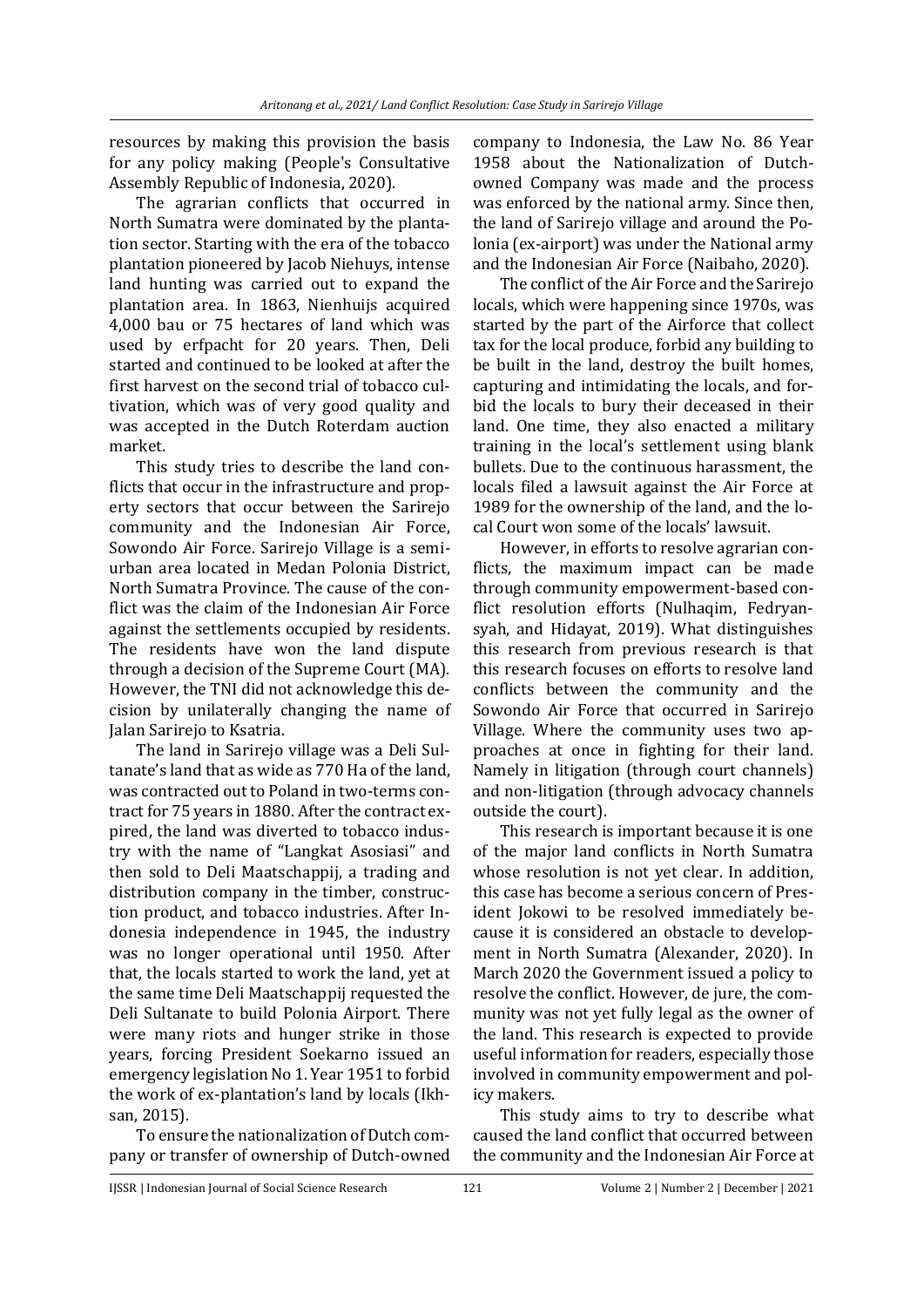Suwondo Air Force Base in North Sumatra and to see what strategies the community had taken in demanding their land rights so that it was successful. Although it only explores 1 case of land conflict in Sarirejo, this research is expected to describe social conflict problems related to natural resources (land) in a more complex, holistic, and descriptive manner.

## **Method**

This study used a qualitative approach with ethnographic methods to understand the background why Sarirejo people protect their land rights. The ethnographic method developed by James Spradley that produces descriptive data in the form of words or writings and the behavior of the people being observed (Spradley, 1997).

The data was collected data by field observations to identify the social situation of the community in Sarirejo Village. In addition, the researchers also conducted in-depth interviews and focus group discussions with key informants who was involved in the event, such as several community members and village officials. All of the obtained data was recapitulated, categorized, and then analyzed qualitatively.

## **Results and Discussion**

The land conflict in North Sumatra began in the plantation era, where the Sultan of Deli, who was confirmed to be the ruler, gave concessions to plantation entrepreneurs (undermining) for lands belonging to the Malays. The initial crop that was planted was tobacco. The cultivation of tobacco seems to have disrupted the agricultural processing of the Malays. In order not to interfere, then the Jaluran Land Institute was created. After planting tobacco, the former tobacco plant land (land of the Jaluran) was given to Swapraja (kingdom) and self-government assigned the regional head to distribute Jaluran land to residents. After the planting activity is over, the land is returned back to the plantation entrepreneur. The recipients of the land were not only indigenous people (Malay people) but also immigrants. In the 1950's, many foreigners began arriving.

The residency of East Sumatra, which at that time was part of the province of North Sumatra, contained the largest agrarian disputes in the plantation area. In the pre-war era there were two large plantation companies in East Sumatra, namely DPV (Deli Planters Vereniging), which was a collection of tobacco plantations; and AVROS (Algemeene Vereniging van Rubberplanters ter Oostkust van Sumatra) is an association of tree plantations such as rubber and oil palm. In subsequent developments the two plantation companies were merged into one under the name AVROS. In 1952 - 1953, the problem of illegal occupation was a hot problem in East Sumatra. The factor that motivates them to occupy these lands is that they assume that owning plantation land is a very profitable thing because these lands must be fertile and suitable for planting any kind of crops.

North Sumatra is one of the provinces with the highest agrarian conflicts. Based on the records of the Hutan Rakyat Institute, there are 106 community groups that have been in conflict with plantations and industrial plantation forest companies, with an area of 346,648. some have conflicts with PTPN, some are with private companies / real estate entrepreneurs, some are with the TNI, some are even with the land mafia.

## *Overview of Sarirejo Village*

Sarirejo Village is a division of Polonia Village. Previously, it was part of the Medan Baru District in accordance with Government Regulation Number 50 of 1991. Sarirejo Village has an area of approximately 260 hectares which is divided into 9 (nine) environments with the following boundaries:

- In the north, it is bordered by Sukadamai Village, Medan Polonia District.
- In the south, it is bordered by Pangkalan Mansyur Village, Medan Johor District.
- In the east, it is bordered by Sukadamai Village, Medan Polonia District.
- In the west, it is bordered by Babura River, Beringin Village, Medan Selayang District.

The largest population of Sarirejo in Medan Polonia sub-district reaches 27,875 (see Table 1).

Some of the people's livelihoods are entrepreneurs (building), traders, teachers,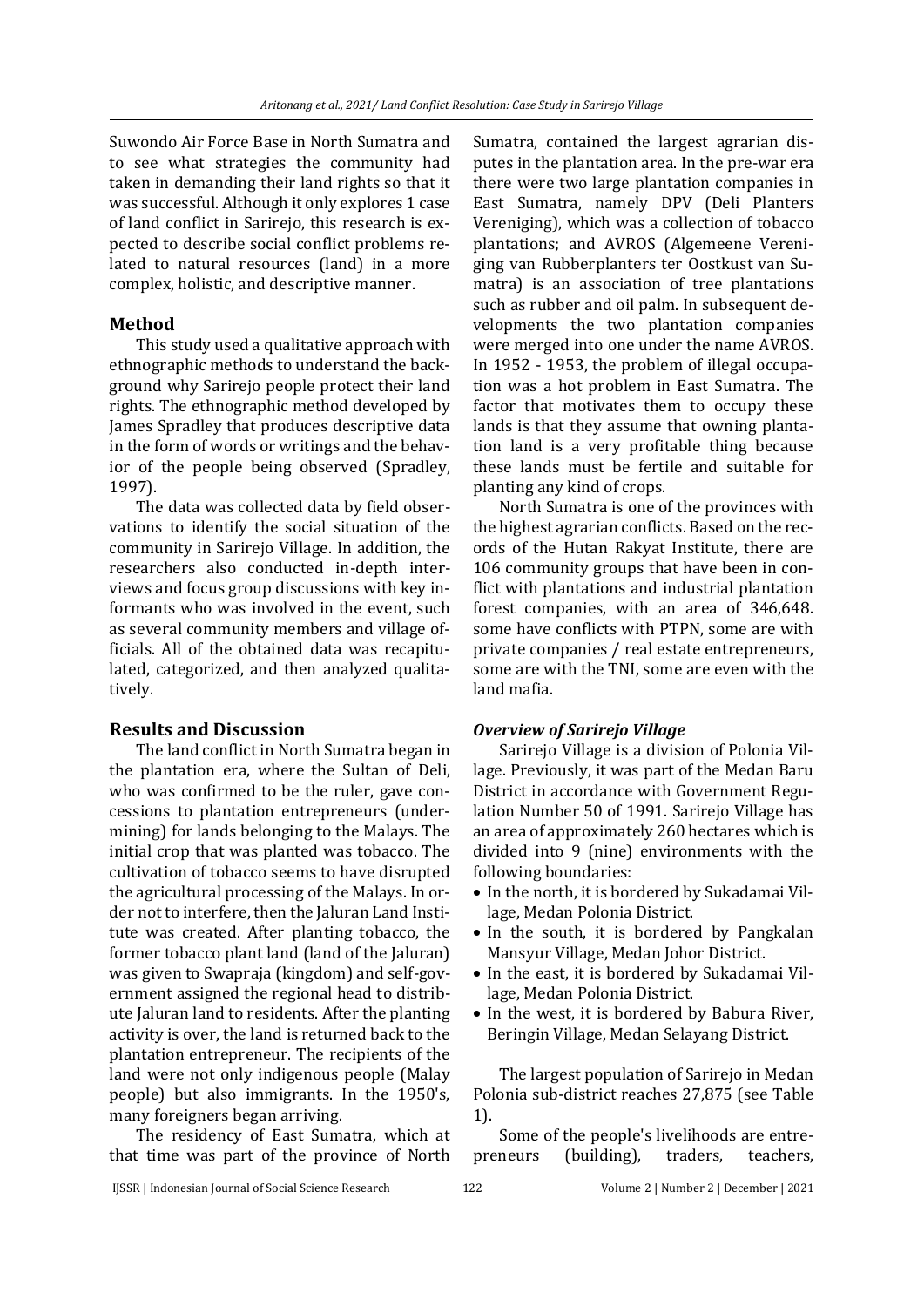employees, the Air Force. Population data by religion:

| Muslim       | : 24.783 |
|--------------|----------|
| Christians   | : 3,357  |
| Catholics    | : 355    |
| Hinduism     | : 658    |
| Buddha       | : 58     |
| Confucianism | : 0      |
| And others   | . 1      |

Number of populations based on education level:

| Not yet school                            | : 6,711   |
|-------------------------------------------|-----------|
| Did not complete elementary school: 1,934 |           |
| <b>Completed Elementary School</b>        | : 4,066   |
| Junior High School                        | :4,443    |
| Senior High School                        | : 10, 351 |
| DIP II                                    | :45       |
| DIP III                                   | : 473     |
| Strata I                                  | : 1,110   |
| Strata II                                 | :75       |
| Strata III                                | : 4       |
|                                           |           |

#### *Objective facts of community existence*

The people of Sarirejo have controlled the land since 1948 with the objective condition that currently there is a dense residential area, equipped with various public facilities such as mosques, churches, monasteries, Puskesmas, public roads, PLN, PAM, Telkom and other facilities so that they have become an Independent, compact and complete residential areas, especially when viewed from a governmental aspect, and become an administrative area, namely Sarirejo Village.

In the Sarirejo area there is also a Sikh Gurwara Temple located on Jalan Mawar which is the largest temple in Southeast Asia. Sarirejo Village is the most densely populated sub-district among the 5 (five) sub-districts in Polonia sub-district, with 4500 households or more than 25,500 inhabitants. As supporting evidence and good faith from the community, it can be seen from the city government that they have received the payment of Land and Building Tax (PBB) that the community has made so far on the land they control by attaching proof of control. This proves that there is a direct legal relationship between the community and the land (Yusrizal and Lubis, 2018). The support of the city government is also evident from the side of the city government which has provided KTP, family card and other certificates proving that the community's existence has been registered administratively in the work area of the Medan city government.

The land that is controlled by an area of 260 hectares is claimed to be part of a 591.3 hectare land which is an asset of the Indonesian Ministry of Defence cq TNI-AU Lanud Medan which is registered in the State Wealth Inventory No. Registration 50506001 which is used as the area of the Medan Polonia air base.

## *Basic community ownership*

The basis for the control of the Sarirejo community over the land where the Sarirejo people have controlled a land area of 260 ha located in Sarirejo sub-district since 1948 until now and there are no rights from other parties, except the statement of assets from the Danlanud Polonia TNI - AU.

Where the TNI –AU was granted Management Rights (HPL) based on the Decree of the Minister of Home Affairs No.01/HPL/DA/70 dated February 3, 1970, cancelled by Decree of the Minister of Home Affairs number 150 / DJA / 1982 dated September 8, 1982 with consideration whereas the granting of HPL over land which is an air base in Medan is inappropriate according to its designation and use, it is more appropriate for the land to be granted with usufruct rights for a period of time as long as the land is used for an Air Force Base.

Based on the Decree of the Minister of Home Affairs Number 150/DJA/1982 dated September 8, 1982, the Commander of the I Airspace Command of the Medan Air Base is welcome to apply for the Right to Use for Air Force Territory land provided that, among other things, the land to be granted use rights must be free from The existence of a third party on it and part of the land where the rights of other parties are objectively not required as an Air Force Base area will be excluded from the grant of use rights. However, the people of Sarirejo are of the opinion that the TNI –AU has never controlled land controlled by the community so that rights have never been issued on behalf of the Indonesian Ministry of Defence and Security.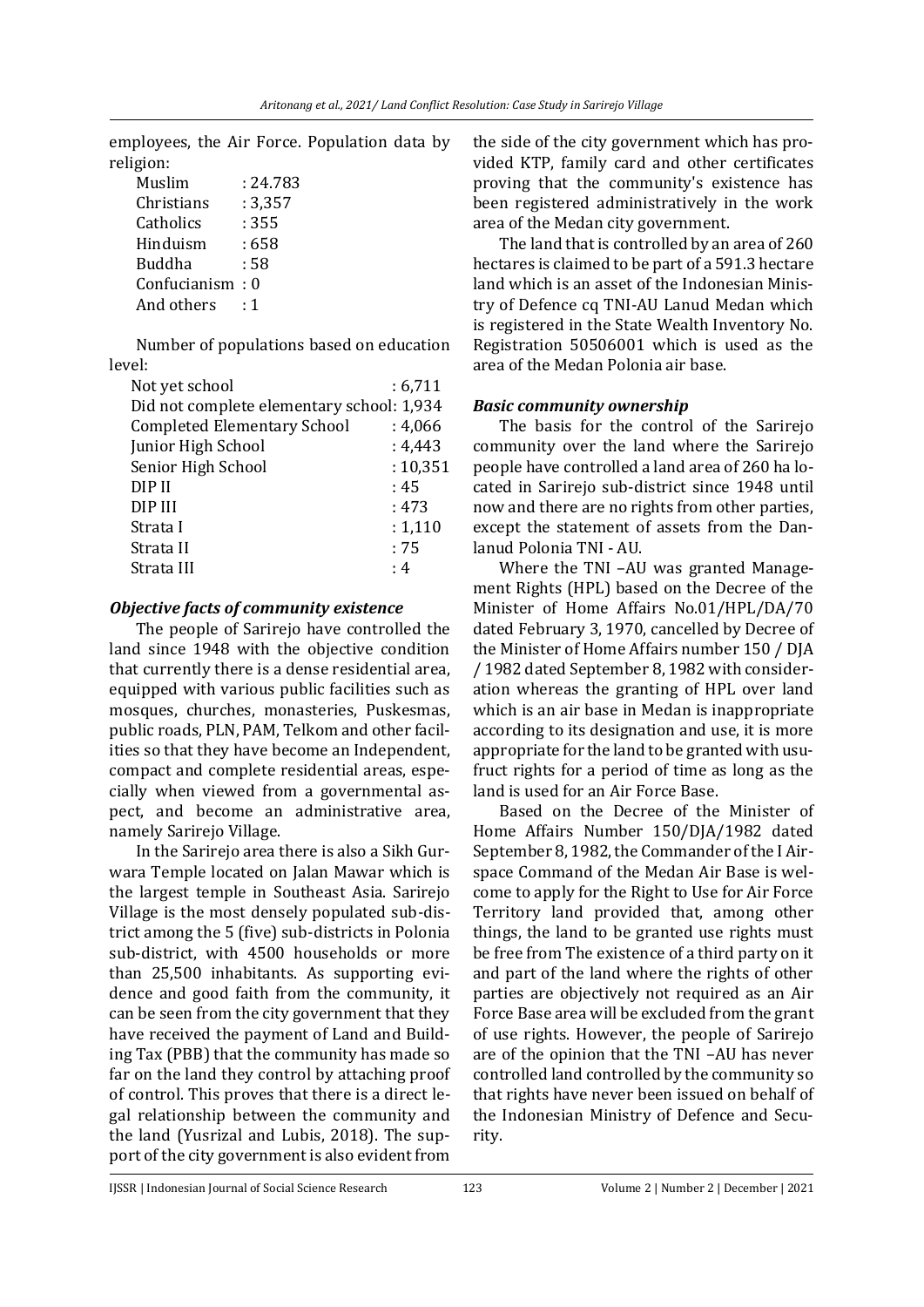#### *Basic mastery of TNI – AU*

KSAP Decree No.23/P/KSAP/50 dated May 25, 1950, stated that originally the airfield and buildings that belonged to the field and equipment in the field were really needed to maintain the field belonged to the TNI-AU. The existence of the Minister of Defence Decree No. MP/A/705/57 dated 3 August 1957 decided that the commanders of the Medan Air Force base, Padang, Palembang, Makassar, Tasuka, Kupang, Husein Sastranegara to exercise their respective military power (SOB) in the area covering the air base area. area mentioned above, which area is the land area within a radius of 3 miles from the centre point of the runway for these bases.

The joint decree between the Medan City Military Commander and the Medan Air Force Base number 01/1958 dated 3 February 1958 determined that the Medan Air Force Base areas had the following boundaries:

East side : Deli River

West side : Babura River

North side : Jalan Merdeka / Jalan Mongonsidi

Sebelah Selatan: Gedung Johor/rel kereta api

During the lawsuit from the community, the Airforce submitted the land registration of the disputed land so it would be certified for Airforce to use it. Some of the lawsuit was won by the community, but the Airforce pleaded for cassation. The Supreme Court overruled the cassation. However, the BPN issued the landuse right certificate for 202,78 Ha of land in Sarirejo, in which some of the certified land was won by the community. The Supreme Court granted some of the community's lawsuit that the locals can work the land, but not as the owner of land based on the Medan Court ruling No.310/Pdt.G/1989/PN-Mdn on 8 May 1990 and then enforced by appeal decision through Medan Court Ruling no.294/PDT/1990/PT-MDN on 26th September 1990 and Supreme Court Ruling No. 229/Pdt.G/1991 on 19 Mei 1995. Moreover, the land was not released from its use-right by The Defense Ministry or was not cleared from the National Asset.

There was no compensation from the Airforce to the locals following the airbase establishment. Even though the Sarirejo local de facto live in the area. They live and build their homes there, even though they don't have the land certificate as a valid and legal ownership proof.

#### *Community strategy to claim land rights*

To get calm, comfort and certainty, the public filed a civil lawsuit against the Indonesian Air Force Base Polonia/Suwondo. In 1989 the community filed a lawsuit for the donated land and the Medan District Court won the community. Furthermore, from 1990 to 1995, a lawsuit for land/residential areas was represented by 87 community members. The Supreme Court has rejected the appeal of the TNI AU Lanud through decision number 229/ K/ Pdt/1991 dated May 18, 1995, however in several meetings between the Sarirejo community members and the TNI-AU, the TNI-AU always said that the disputed land was wrong. object. The community is the cultivator as decided by the Supreme Court. The community won only 5.6 hectares of the 260 hectares. The Indonesian Air Force controlled the KSAP letter No.023/P/KSAP/50 dated May 25, 1950.

Due to the conflict of the locals with the Airforce that eventually to violence and victims from the locals, Sarirejo locals finally file a complaint of the conflict to the Komnas HAM (Human Rights National Commission), Republic of Indonesia Staff Office, Regional Representative Council, and other related government institutions. The locals sent the lawsuit to Komnas HAM at 25th May 2015 and then replied at 2nd February 2016. The commission asked for further information regarding the conflicts. The office of Presidential Staff was notified at 2019 and the office responded by inscribe the Dirjen Kekayaan Negara, Kementerian Keuangan (Directorate General of National Asset in Finance Ministry) to give the information regarding the state ownership status regarding the disputed land and its building.

The North Sumatra Regional Representative Council also helped in mediating the conflict to the Ministry of Internal Affairs, Presidential Staff office, and The Ministry of General affairs and Housing in 30 January to 2 February 2019. The Medan Mayor also mediated a meeting at 18 August 2016 to help resolve the ongoing conflict.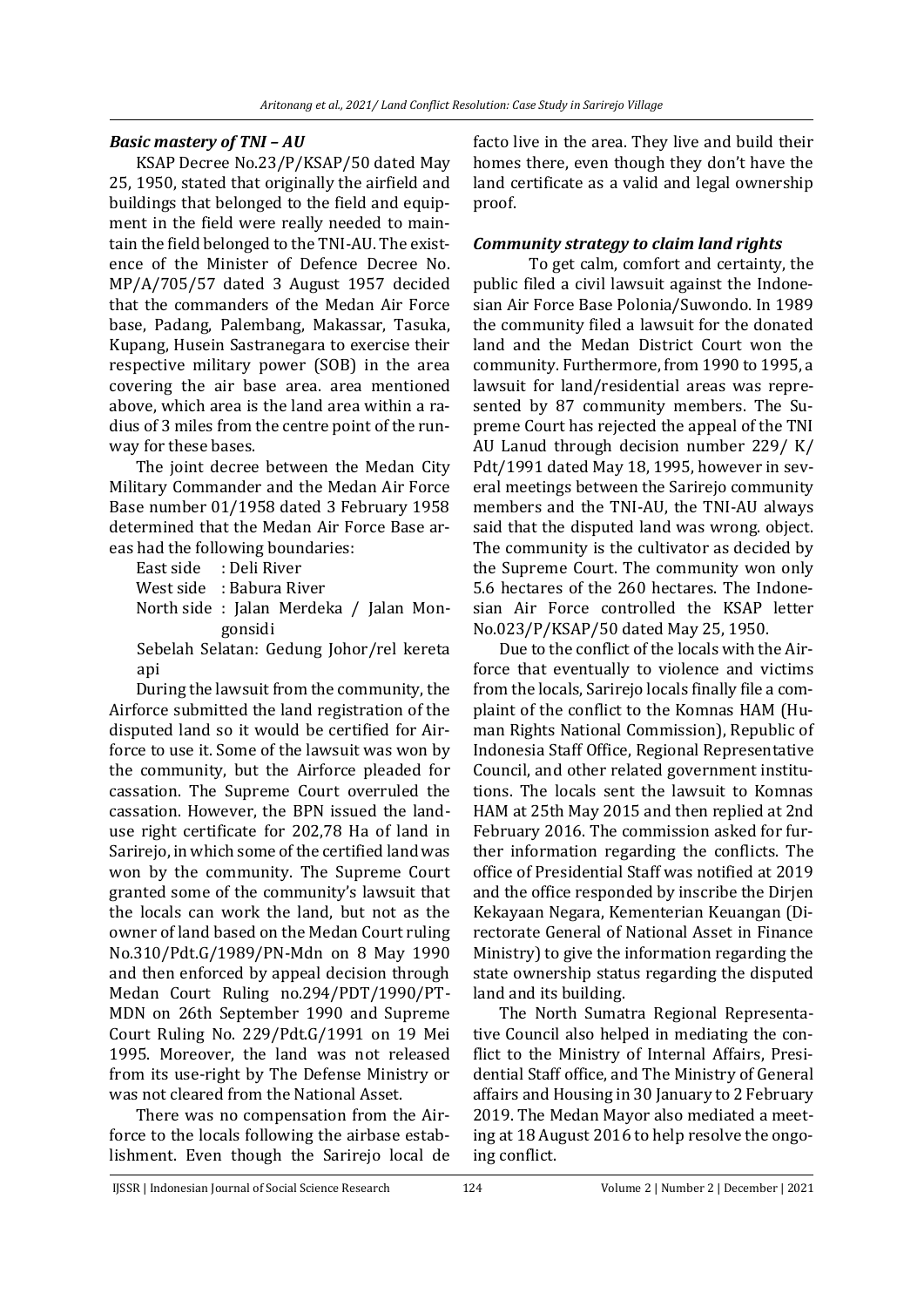The locals did a lot of demonstration to the National Land Agency to demand the Land-use certificate issue for the locals regarding the 260 Ha of land as ruled by the Supreme Court. The Supreme Court ruling was the basis of the local's demand but the Airforce denied the claim. The Airforce had registered the land as a National Asset in 1997.

The locals were assisted by Medan Local Court and a lawyer named Hamdani Harahap, S.H. They also looked for supports from NGOs like Lembaga Bantuan Hukum Medan (Medan Legal Aid Agency) and Kontras Sumut (North Sumatra Commission for Missing Persons and Victims of Violence), students, and Labor Organization in their effort.

During the trial process took place from 1989 to 18 May 1995 the Indonesian Air Force Register the disputed land so that it is certified for the status of usufruct rights of the Indonesian Air Force on March 26, 1995. Then after the Supreme Court rejected the Indonesian Air Force's cassation through the 229 K/Pdt/1991 decision on May 18, 1995, National Land Agency (BPN) issued usufruct certificates for an area of 202, 78 ha of Sarirejo land on June 13, 1997, respectively with certificate number 02.01.04.0001 and Certificate number 02.01.07.04.0004 in which part of the land that has been certified by BPN has been won by the community.

Furthermore, for the injustice felt by the community, Poniah et al filed a lawsuit against the PTUN for the 30 hectares of land they occupied where the land was in the certificate area No. 02.01.07.04.0004 dated June 25, 1997. Finally, the PK-TUN Supreme Court canceled the certificate of the Regional Head of BPN North Sumatra Province through a decision of Reg.No.60 PK/TUN/2006 dated 11 February 2008.

Apart from struggling through court processes, the people of Sarirejo also made political efforts outside the court. The people of Sarirejo have been fighting for their land rights in order to obtain land certificates for decades but the application was rejected by the Medan City Land Office on the grounds that the land requested was an Indonesian Air Force asset with register number 50506001. The dissatisfaction of the Sarirejo community caused the

community to carry out a massive demonstration on December 3, 1007 and continued on January 7, 2008, which was followed by around 10,000 mobs who blocked Polonia airport for 3 hours and occupied the Medan city land office for 4 hours thus paralysing flights from inside and to overseas.

Regarding the struggle of the Sarirejo community, the Medan City DPRD supports the Sarirejo community's struggle where in 2005 a meeting with Commission II of the DPR RI, the Indonesian Ministry of Defence and BPN RI in Jakarta with the recommendation of the cabinet secretary coordinating the resolution of the Sarirejo case with the Coordinating Minister for Political, Legal and Security Affairs, Minister Agrarian & Spatial Planning, TNI Commander, Minister of Home Affairs, Minister of State-Owned Enterprises and Minister of Finance with due observance of "Inkracht" decisions by the Supreme Court.

The Indonesian Regional Representative Council of North Sumatra also recommended that the Minister of Defence rectify the boundaries of the land mentioned in register number 50506001 because the 260-ha land was never controlled by the Indonesian Air Force and that the Indonesian National Land Agency (BPN RI) issue a certificate of land rights to the Sarirejo community for the welfare of the community. Efforts made by the Sarirejo community through political or non-litigation channels are carried out by building a group that organizes the entire Sarirejo community. Hearings and lobbying with policy makers are not only held once or twice. Even many times to the national level.

In fighting for land rights, the people of Sarirejo experienced persecution against the chairman of the Sarirejo Community Forum and a mother who was allegedly committed by the Indonesian Air Force Paskhas. This incident occurred on May 3, 2015, when the Paskhas elements carried out the persecution accompanied by threatening words that were racist in tone. For this action, the head of the Sarirejo Community Forum made complaints to the National Commission on Human Rights, the Witness and Victim Protection Agency (LPSK), and the Indonesian Air Force Military Police.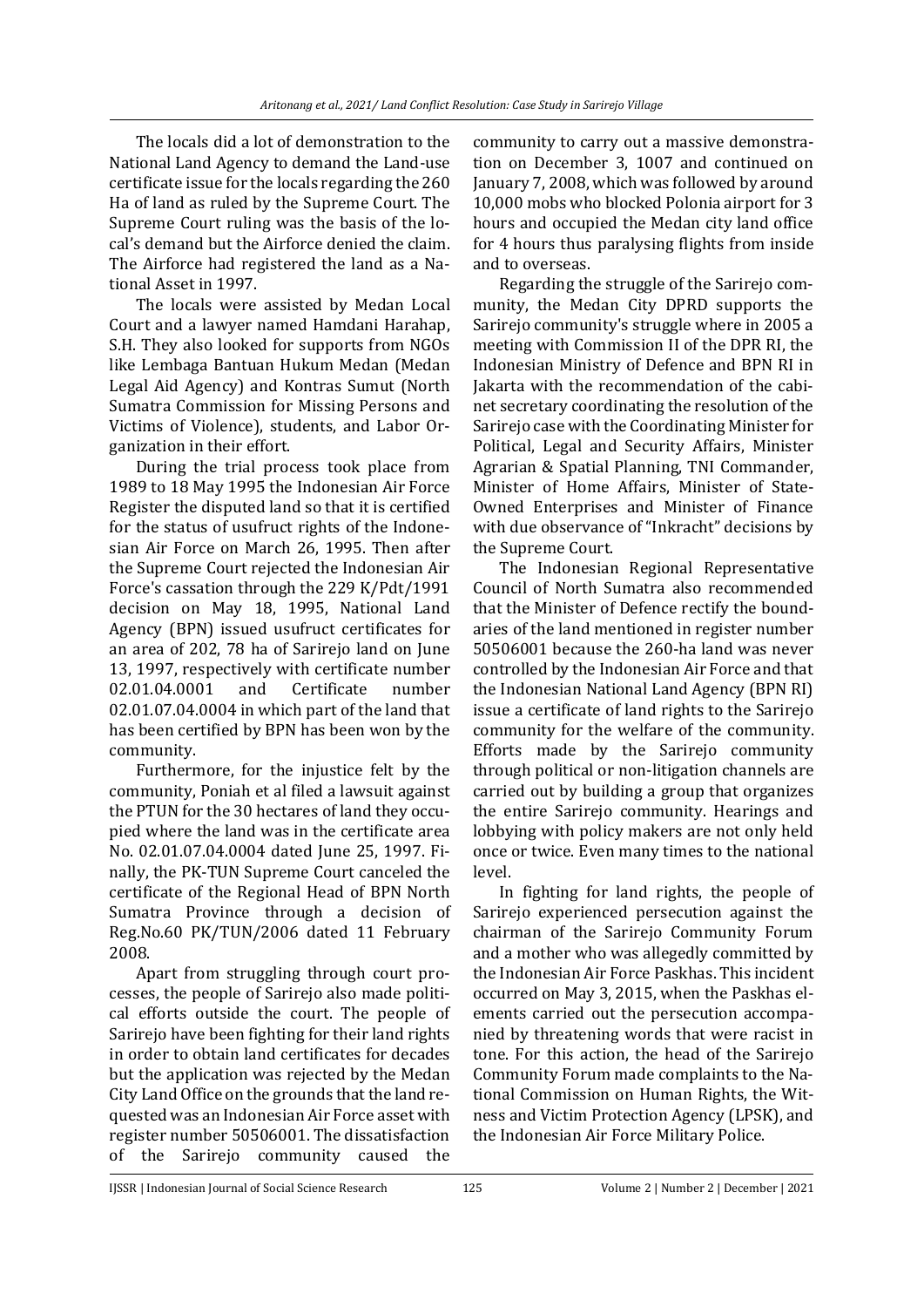What the community wants is that the land that was occupied by their previous parents can be handed over by the government to the Sarirejo community and can be certified. Because there has been a decision of the Medan District Court No.310/Pdt.G/1989/PN. North Sumatra High Court Decision No.294/Pdt.G/1990/PT.MDN in favor of residents. Strengthened by the decision of the Supreme Court of the Republic of Indonesia regarding the rejection of the Indonesian Air Force's cassation No.229/Pdt.G/1991 dated May 18, 1995.

The litigation and non-litigation effort of the locals was not in vain. In July 2020, the President, through the Ministry of ATR BPN issued the policy to end the land dispute between the air force and the Sarirejo locals. There were many stakeholders in the coordination meeting initiated by the President in 11 March 2020, such as BPN, DPR RI, DPRD Provinsi Sumut, KSP, Komnas HAM, and they decided to remove the Airforce base to Langkat Regency. The President also mandated the all-related institutions to National Army, Police Force, BUMN, and local government to put all of the administrative documentation in order. The Ministry of Agraria and Land Use also asked to make a scheme to end the land-dispute cases. But the question still remain, how is the continuation of the built buildings near Sarirejo as they were transferred to the third parties.

The Airforce is not entirely lost in this case as the use-right is not yet released from the Defense Ministry and the status is still National Asset. As much as 302 Ha of land was certified to the Air force while the rest 260 Ha is still disputed by the locals. The locals only won some of the lawsuit in the court, specifically 5,6 Ha based on the Supreme Court ruling. The consequences of the removal of airbase to Langkat regency is not yet revealed as the removal is still in discourse by the time this research underwent (Sekretariat Presiden, 2020; Tribunnews, 2020).

## **Conclusion**

The land conflict that occurred in Sarirejo Sub-district, Medan Polonia, is one of the land conflicts that occurred in Indonesia, especially in North Sumatra, which has a long resolution. As a living space, land for the community has a very important value. The success of the Sarirejo community in fighting for land from the claim of the TNI - AU c / q state is a motivation and learning for people who are fighting for rights to land anywhere.

Organizational strategies and advocacy strategies through legal processes that are undertaken to win state claims to land can be a source of inspiration as well as a signal for many groups of people who are still struggling to defend their rights.

Efforts should be made to provide alternative solutions to land conflicts, especially land earmarked for infrastructure, so that neither party feels disadvantaged, especially those who have lived for decades or even hundreds of years in the area. The state must provide as much space as possible for the people to live comfortably and safely because land is their living space.

# **References**

*A book:*

- Chandra, T. 2019. 'Non-Litigation Process Land Dispute Settlement for Legal Certainty', Substantive Justice International Journal of Law, 2: 2, 177-94.
- Ikhsan E. 2015. Konflik Tanah Ulayat. (Indonesia).
- Koentjaraningrat, K. 1984. Javanese Culture (Jakarta).
- Limbong, B. 2012. Land Conflict (Jakarta).
- Naibaho, J. A. 2020. Perlindungan Hukum bagi tanah ulayat masyarakat adat kesultanan deli akibat nasionalisasi NV DELI MAATSCHAPPIJ. Jurnal Law Review, 20: 1.
- Nulhaqim S. A., M. Fedryansyah, and E. N. Hidayat. 2019. 'Community-based agrarian conflict resolution in farming communities in Genteng Village, Sukasari District, Sumedang Regency', Jurnal Kolaborasi Resolusi Konflik, 1: 2, 70-141
- Rachman, N. F. 2013. 'Chain of explanation of chronic, systematic, and extensive agrarian conflicts in Indonesia', BHUMI: Jurnal Agraria dan Pertanahan, 37: 12, 1-14.
- Saifuddin, A. F. 2006. Contemporary Anthropology A Critical Introduction to Paradigm (Jakarta).
- Spradley J. P. 1997. Ethnographic Method (Yogyakarta).
- Yusrizal Y. and M. Y. Lubis. 2018. 'Land conversion to the poor people in the perspective of utilitarianism theory by bentham', E3S Web of Conference, 52: 1, 00053.